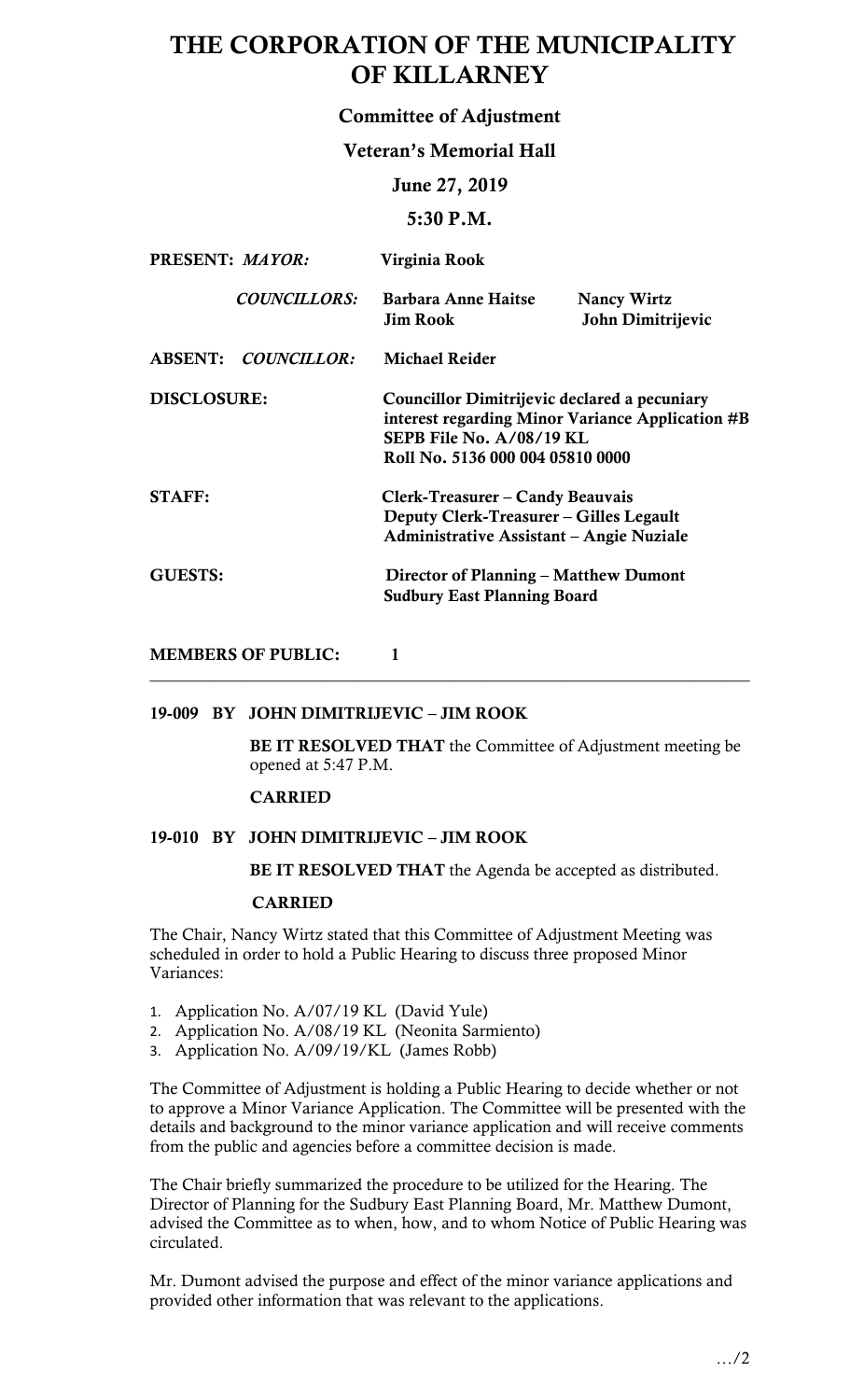The Director then stated that the Notice of the Public Hearings were posted in the Municipal Office and were sent by Mail to the assessed owners within 60 metres of the properties subject to the Minor Variance Application, and to those persons and agencies likely to have an interest in the applications. The notices were sent on June  $17<sup>th</sup>$ , 2019 being over ten (10) days prior to this evening's meeting.

 Included with each Notice was an explanation of the purpose and effect of the minor variance applications and a key map showing the location of each property.

 The Chair then declared this portion of the meeting to be a Public Hearing to deal purpose and effect of the minor variance application, provided additional with Application No. A/07/19/KL (David Yule). Mr. Dumont advised of the information that was relevant, and summarized the correspondence received to date regarding the application as follows:

 An application has been received from David Yule for a variance to the Rural Zone (RU) of By-Law 2014-29, as amended, in order to facilitate the construction of a seasonal cottage.

Section 7.22.2 (b) iii 20.0 metres 10.5 metres Distance from the Optimal Summer Water Level (any dwelling unit)

 With respect to the Official Plan policies, Section 4.5.1 of the Official Plan states that minor variances must consider the four tests as outline din Section 45(1) of the Planning Act, R.S.O. 1990, Chapter P.13, which states that a variance from the Zoning By-Law should:

- metres and the subject property is 17 kilometres away from the Key River i) The resulting development would be compatible with adjacent uses and in character with the established or planned development in the area. The property is an island, the nearest privately-owned property is greater than 200 Marina. The proposed variance would not have a significant impact on the character of the area or adjacent properties.
- ii) Adequate provision is made for vehicular access and off-street parking. The subject lands are water access only. Key River Marina provides adequate provision of off-street parking, public boat docking facilities and garbage disposal for development that is to be accessible by water.
- iii) Adequate buffering, screening and landscaping can be provided. Staff conducted a site visit on May  $23<sup>rd</sup>$ , 2019. The island was wiped out by a forest fire (Parry Sound Fire 33), however, a small portion of the island was saved, and remains well vegetated and dense with mature pine and birch trees.
- iv) The application deals with circumstances particular to the site in which design possible. The existing seasonal cottage and sleep cabin was lost due to the forest fire and the property owners wish to construct the new cottage and a sleep cabin in the approximate location where a small portion of the island was not wiped out by the fire and remains well vegetated. of the building and structure in conformity with the by-law is not feasible or

With respect to zoning, the 'Rural (RU)' Zone requires a minimum lot area of 5.0 hectares and a minimum lot frontage of 100.0 metres. The subject lands have an area of approximately 0.68 hectares and a lot frontage of approximately 200.0 metres. The lot would be deemed to comply with the provisions of the by-law by virtue of Section 6.26.

 The applicants sketch indicates that the sleep cabin is setback further from the minimum setback for the seasonal cottage, therefore relief is not being requested for seasonal cottage has a proposed setback of 10.5 metres. the 18.0 metres setback from the Optimal Summer Water Level (OSWL) because the

No comments were received through agency circulation or from the public.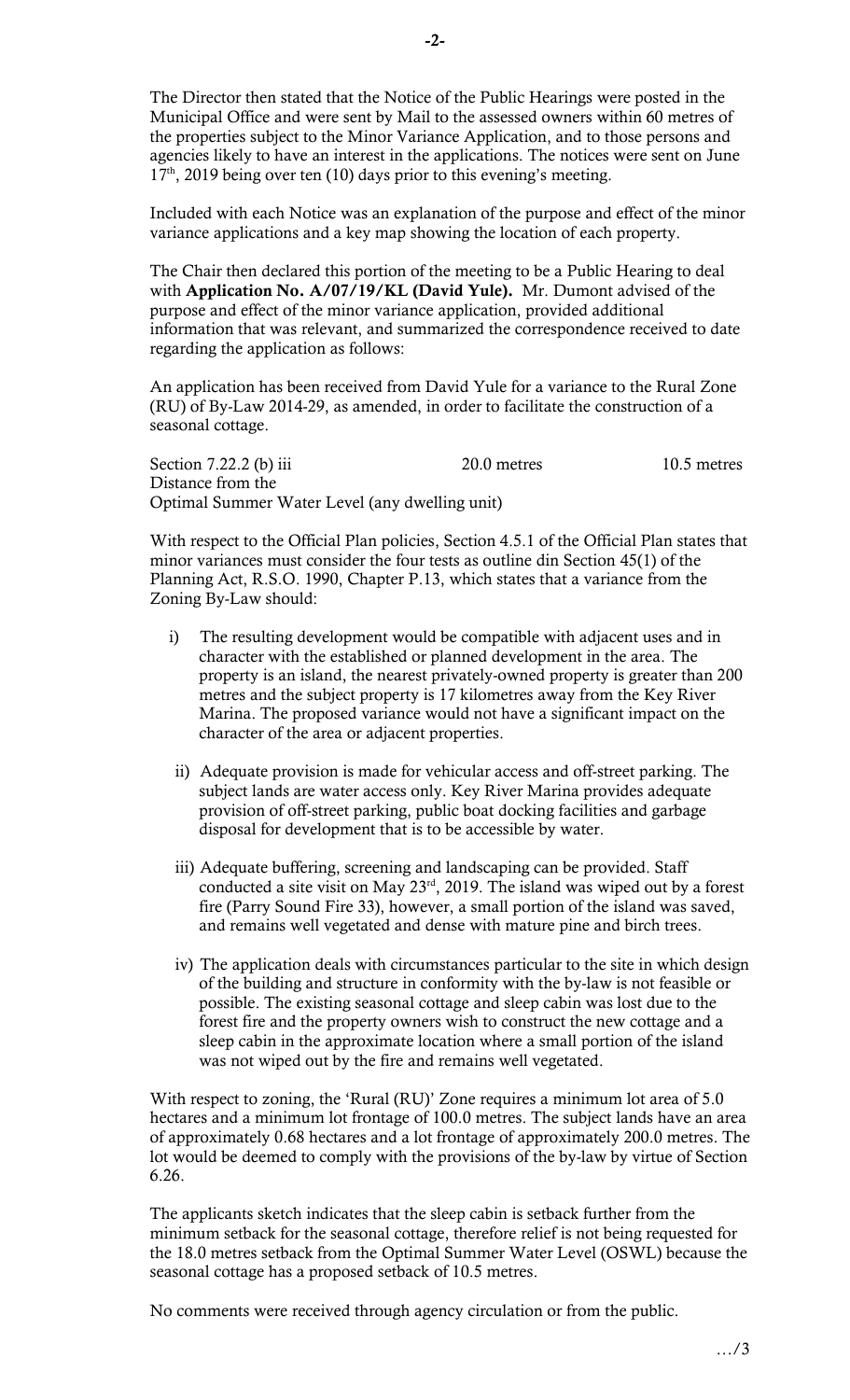The application can be supported from a planning perspective provided that the attached conditions area fulfilled with respect to the minor variance.

 The Chair invited any presentations from the applicant that he/she may want to make.

The applicant was not present.

 The Chair invited questions and comments from members of the public and the committee.

Questions and comments regarding the application were answered by Mr. Dumont.

 for the vote. The Chair then asked the Secretary to read the resolution and the Chair then called

### 19-011 BY JOHN DIMITRIJEVIC – BARBARA ANNE HAITSE

BE IT RESOLVED THAT the Minor Variance Application No. 000 013 02200 – to construct a dwelling unit (single-detached dwelling) 11 metres from the optimal summer water level instead of the required 20 metres be approved and that the necessary Notice of Decision be A/07/19/KL (Municipality of Killarney) – Property Roll No. 5136 prepared.

### CARRIED

The Chair advised that there is a 20-day appeal period during which time any person or public body may appeal to the LPAT. During this appeal period, no building permit may

be issued or other work commenced.

The Chair then declared the Public Hearing regarding Minor Variance Application No. A/07/19 KL to be concluded.

 The Chair then declared this portion of the meeting to be a Public Hearing to deal with Application No. A/08/19/KL (Neonita Sarmiento). Mr. Dumont advised of the purpose and effect of the minor variance application, provided additional information that was relevant, and summarized the correspondence received to date regarding the application as follows:

 An application has been received from Neonita Sarminto for a variance to the Waterfront Residential Zone (WR) of By-Law 2014-29, as amended, in order to facilitate the construction of a proposed dwelling. The following variance is requested:

Section 7.7 (b) i 20.0 metres 12 metres Distance from the Optimal Summer Water Level (any dwelling unit)

 With respect to the Official Plan Section 4.2.5 provides direction for reviewing applications for minor variance as outlined in Section 1 of this report. Further that vehicular access from Ham Lake Road East, as well as sufficient room for parking. The site-specific circumstances will be discussed in Section 5 of the Planning Report. when evaluating desirability, the resulting waterfront residential development would be compatible with the adjacent waterfront residential development and will have

 With respect to zoning, the building location on the subject lands is restricted by a number of factors including the shoreline frontage of Ham Lake being at the northerly end of the property and the location of Ham Lake Road East which traverses roughly through the centre of the north portion of the property. Because of these site-specific circumstances, the applicant has requested a variance to facilitate setback to the optimal summer water level. the construction of a dwelling in proximity to the shoreline of Ham Lake, decreased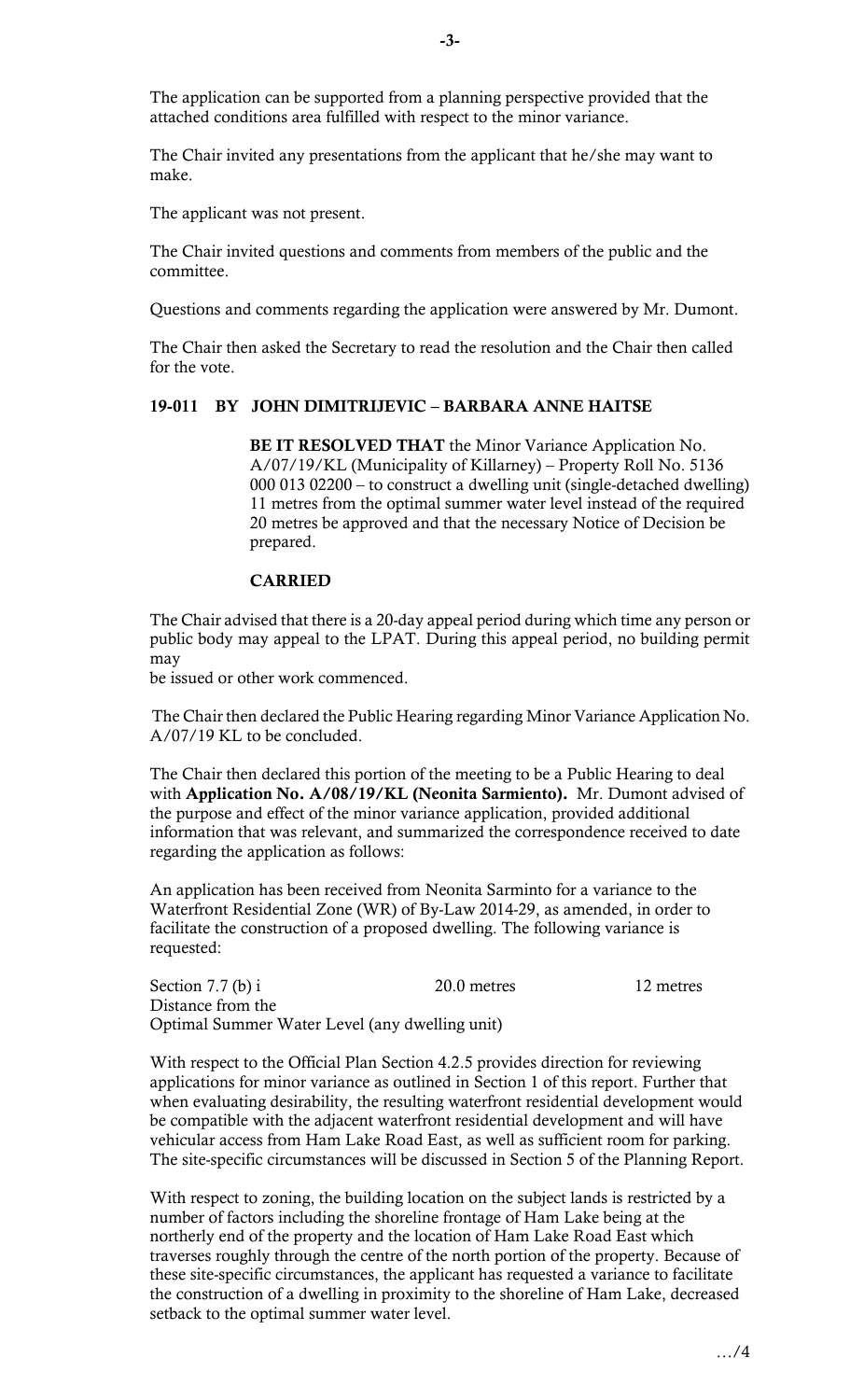the waterfront residential zone requires a setback of 20.0 metres. The applicant has lands setback further from the lake are lower lying and are also closer to Ham Lake Road East (a private road). The Planning Board is not aware of any history of flooding on Ham Lake and feel that a 12.0 metre setback would be supportable given that the proposed building location will be on a slightly more elevated portion of With regard to the requested reduced distance from the optimal summer water level, requested a setback of 12.0 metres because of limited suitable building location. The land.

No comments were received through agency circulation or from the public.

 The application can be supported from a planning perspective provided that the attached conditions area fulfilled with respect to the minor variance.

 The Chair invited any presentations from the applicant that he/she may want to make.

The applicant was not present.

 The Chair invited questions and comments from members of the public and the committee.

There were no questions or comments regarding the application.

 for the vote. The Chair then asked the Secretary to read the resolution and the Chair then called

# 19-012 BY JIM ROOK – BARBARA ANNE HAITSE

BE IT RESOLVED THAT the Minor Variance Application No. 000 004 05810 – to construct a dwelling unit (single-detached dwelling) 12 metres from the optimal summer water level instead of the required 20 metres be approved and that the necessary Notice of Decision be A/08/19/KL (Municipality of Killarney) – Property Roll No. 5136 prepared.

 on this motion. Councillor Dimitrijevic declared a conflict and abstained from voting

# CARRIED

The Chair advised that there is a 20-day appeal period during which time any person or public body may appeal to the LPAT. During this appeal period, no building permit may

be issued or other work commenced.

The Chair then declared the Public Hearing regarding Minor Variance Application No. A/08/19 KL to be concluded.

 The Chair then declared this portion of the meeting to be a Public Hearing to deal with Application No. A/09/19/KL (James Robb). Mr. Dumont advised of the purpose and effect of the minor variance application, provided additional information that was relevant, and summarized the correspondence received to date regarding the application as follows:

 Residential Zone (WR) of By-Law 2014-29, as amended, in order to facilitate the (storage shed), and to facilitate the conversion of an existing sleep cabin into a An application has been received from James Robb for variance(s) to the Waterfront construction of a new seasonal cottage, to recognize an existing accessory structure storage shed. The following variances are requested:

Section 7.2.2 (b) i 20.0 metres 9.1 metres Distance from the Optimal Summer Water Level (any dwelling unit)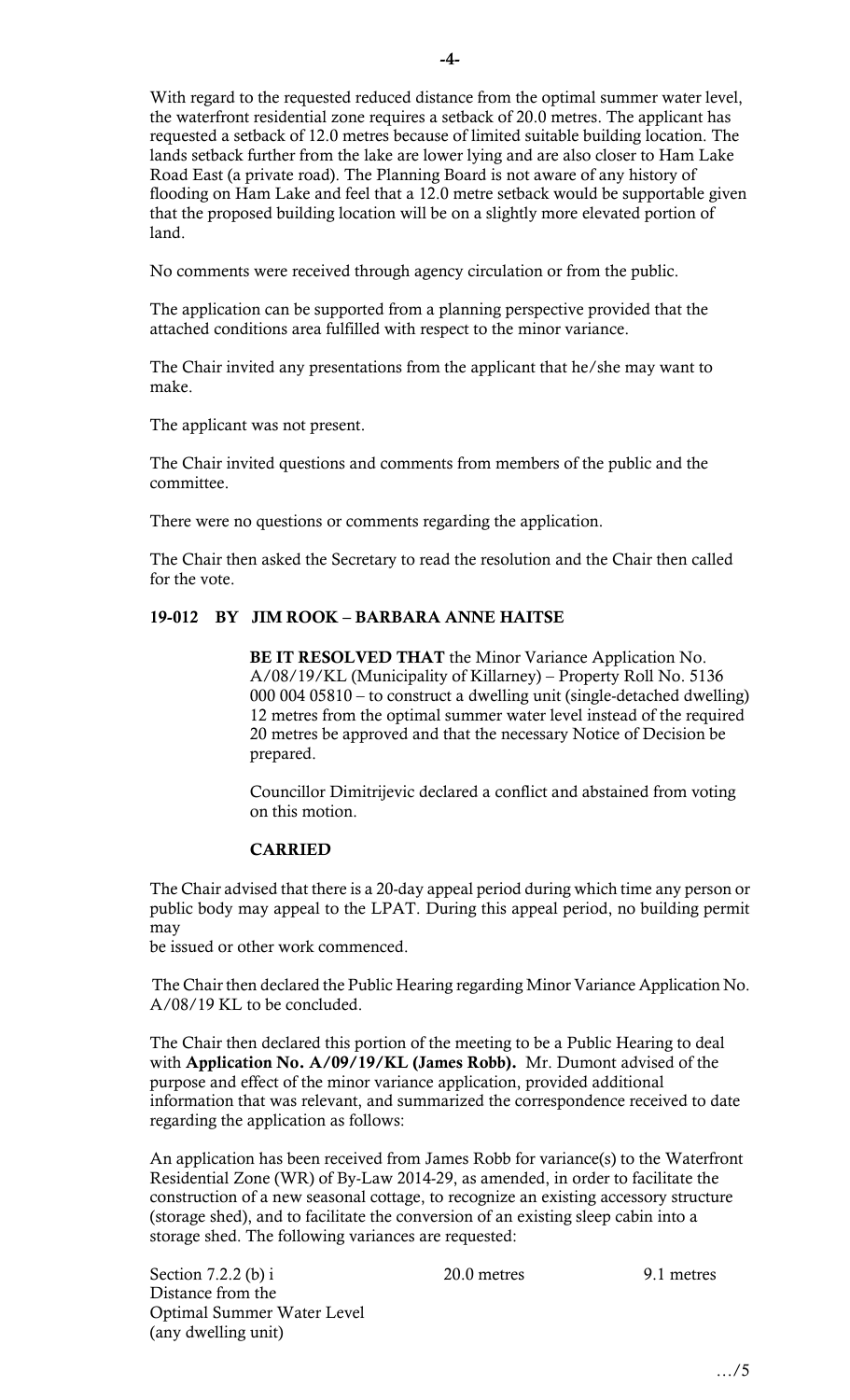| Section 7.2.2 (c) i<br>Distance from the<br>Optimal Summer Water Level<br>(all accessory buildings) | 20.0 metres | 4.25 metres |
|-----------------------------------------------------------------------------------------------------|-------------|-------------|
| Section 7.2.2 (c) i<br>Distance from the<br>Optimal Summer Water Level                              | 20.0 metres | 8.25 metres |

With respect to the Official Plan;

### i. Compatibility

(all accessory buildings)

 The property is an island, the nearest privately-owned property is 1 kilometre away. The proposed variances would not have a significant impact on the character of the area or adjacent properties.

# ii. Parking

 The subject lands are water access only. There are sufficient docking facilities on the subject lands.

# iii. Buffering

The subject lands are surrounded by crown lands, the nearest privatelyowned property is 1 kilometre away.

# iv. Circumstances particular to the site

Staff did attend the site on May  $13<sup>th</sup>$ , 2019. The island has a steep rocky terrain and the property owners wish to construct a new cottage in the setback. At the same time, the property owner wishes to convert the existing seasonal cottage to a sleep cabin which is consistent with the approximate location (relatively flat) identified on the aerial photography which will be located within the Optimal Summer Water Level (OSWL) provisions outlined in Section 6.46 of the Zoning By-Law 2014-29, therefore no further relief from the

 By-Law is required. Additionally, a sleep cabin is located on the subject property which is to be converted to a storage shed. The property owners will be using the existing footprint of the sleep cabin, however due to the change in use, once converted to a storage shed, the structure is located within the OWSL. Lastly, a storage shed exists on the subject property which is located within the OSWL and will be recognized.

 With respect to zoning, a reduced setback from the optimal summer water level to permit a setback of 10.5 metres instead of the required 20.0 metres for the proposed new seasonal cottage. The existing seasonal cottage is to be converted to a sleep cabin. The zoning by-law restricts the size of sleep cabins and does not permit kitchen facilities primarily to ensure that such structures are not converted to a second dwelling on the property.

 Given the remote location, that it is an existing structure and that the applicants will sleep cabin purposes only. A condition of the approval will be that appropriate building permits are obtained and that the kitchen facilities be removed to the satisfaction of the Chief Building Official. be removing the kitchen facilities, staff are satisfied that the structure will be used for

 The Chair invited any presentations from the applicant that he/she may want to make.

The applicant was not present.

 The Chair invited questions and comments from members of the public and the committee.

Questions and comments regarding the application were answered by Mr. Dumont.